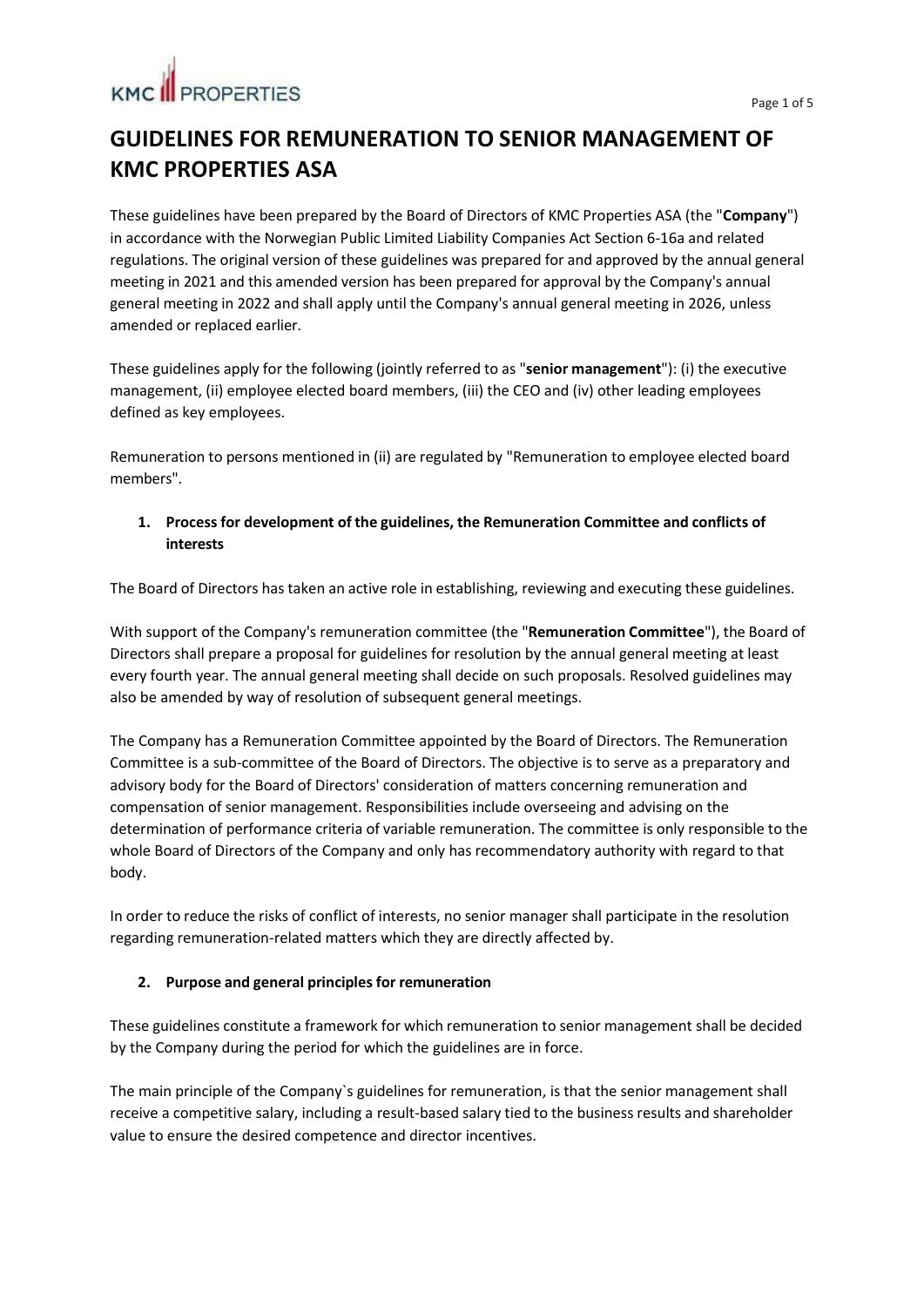Remuneration is an important instrument in order to harmonize the interests of the Company and its senior management. The Company's remuneration principles are designed to ensure that the Company is able to attract and keep qualified senior management, without being a wage leader in the relevant business sector, and without the variable wage element constituting such a large proportion of the total wage compensation that it can give unfortunate incentives and short-termism.

Remuneration and employment conditions for employees of the Company have been taken into account in the preparation of these guidelines by including information on employees' total income, forms of remuneration and other salary components in the Board of Directors' basis for decision when evaluating whether the Company's remuneration practices, and guidelines and limitations set out herein are adequate and reasonable.

The remuneration shall generally stimulate to goal achievements and good risk management, counteract excessive risk-taking, and contribute to avoid conflict of interests. The remuneration shall be in line with the Company`s long term interests and economic financial sustainability. In general, the remuneration shall be equal for male and female employees for equal work or work of equal value. The Company conducts annual reviews of the practice of the remuneration principles, and the Company`s written report (the "**Remuneration Report**") is reviewed by independent control functions.

### **3. Elements of remuneration**

Remuneration includes all benefits a person receives by virtue of his/her position as a leading person in the Company. This includes:

- 1. fixed base salary,
- 2. variable cash salary (bonuses),
- 3. pension schemes, early retirement schemes, fringe benefits,
- 4. allotment of shares, warrants, options and other forms of remuneration related to shares or the development of the share price in the Company,
- 5. all forms of other variable elements in the remuneration, or special benefits that are in addition to the basic salary.

### *3.1 Principlesfor fixed salary*

Fixed cash salary allows the Company to attract and recruit senior management that are necessary for the long-term profitability and sustainability of the Company.

It is the Company's policy that base salaries shall reflect the individual's position and degree of responsibility. The size of the fixed cash salary shall be in line with market conditions, be competitive with comparable businesses within the industry, and shall take into account inter alia the scope and responsibility associated with the position, as well as the skills, experience, and performance of each director. The fixed cash salaries have no maximum levels.

For senior management, the base salary constitutes the most significant part of the remuneration.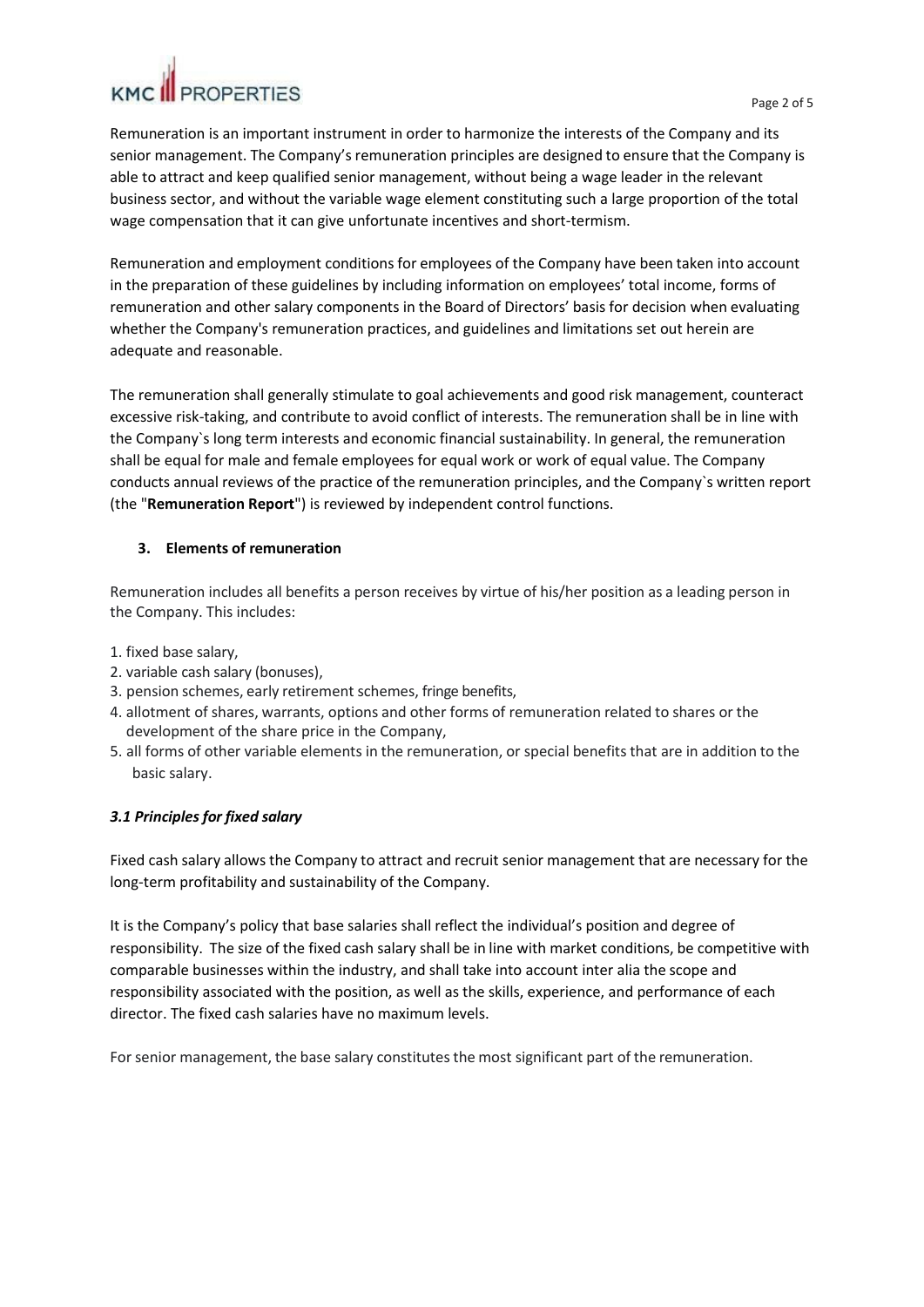### *3.2 Principlesfor variable cash salary*

Variable cash salary (i.e. cash bonuses) shall be based on a set of predetermined and measurable performance criteria that reflect the key drivers for pursuing the Company's business strategy, long-term interests, and sustainable business practices.

The remuneration of the senior management shall from 1 January 2022 consist of fixed salary and a variable compensation based on adjusted annual EBITDA, annual finance cost, the annual income growth, the share price, and annual operational KPIs, including ESG (Environmental, Social and Governance) KPI's of the Company, determined by the board per year. The level of goal achievement shall be set on a discretionary basis.

The variable compensation for the Company's executive management shall be limited upwardsto 50% of the executive's fixed salary.

50% of the variable compensation shall be payable at the time of grant. The remaining 50% of the variable compensation shall be payable two years from grant, on condition that the employee is employed with the Company or its subsidiaries at the end of the two-year period and has not given notice to terminate his or her employment. The deferred portion of the variable compensation shall be indexed against the share price of KMC Properties ASA (KMC), starting at market price at grant and ending on the date of payment (determined on the basis of VWAP for the previous 20 trading days before the relevant date, and adjusted for any distributions made on the shares with record date in the period).

### *3.3 Principlesfor pension benefits*

Senior management's pension arrangements shall generally follow the arrangements established for the employees in KMC Properties ASA. Pension benefits shall be based on local practices and applicable law. More information concerning pension is included in the annual report.

### *Principlesfor non-financial benefits (fringe benefits)*

Non-financial benefits shall be based on market terms and shall facilitate the duties of the executive management. The Company aims to have sufficiently competitive salary and incentive programs to minimize additional non-financial benefits, and such shall generally be offered only to the extent they are in line with generally accepted customs locally.

The executive management may receive certain limited benefits in kind, including telephone, internet access, and magazine/newspaper subscriptions.

### *3.4 Equity incentive schemes*

### **Purchase** of shares

Senior management may purchase shares in the Company at a 20% discount for an amount limited upwards to NOK 1 million per year, on condition that the employee is being obliged to hold the shares for a three-year period (lock-up period). The Board decides how the transaction shall be arranged within the authorizations granted by the general meeting.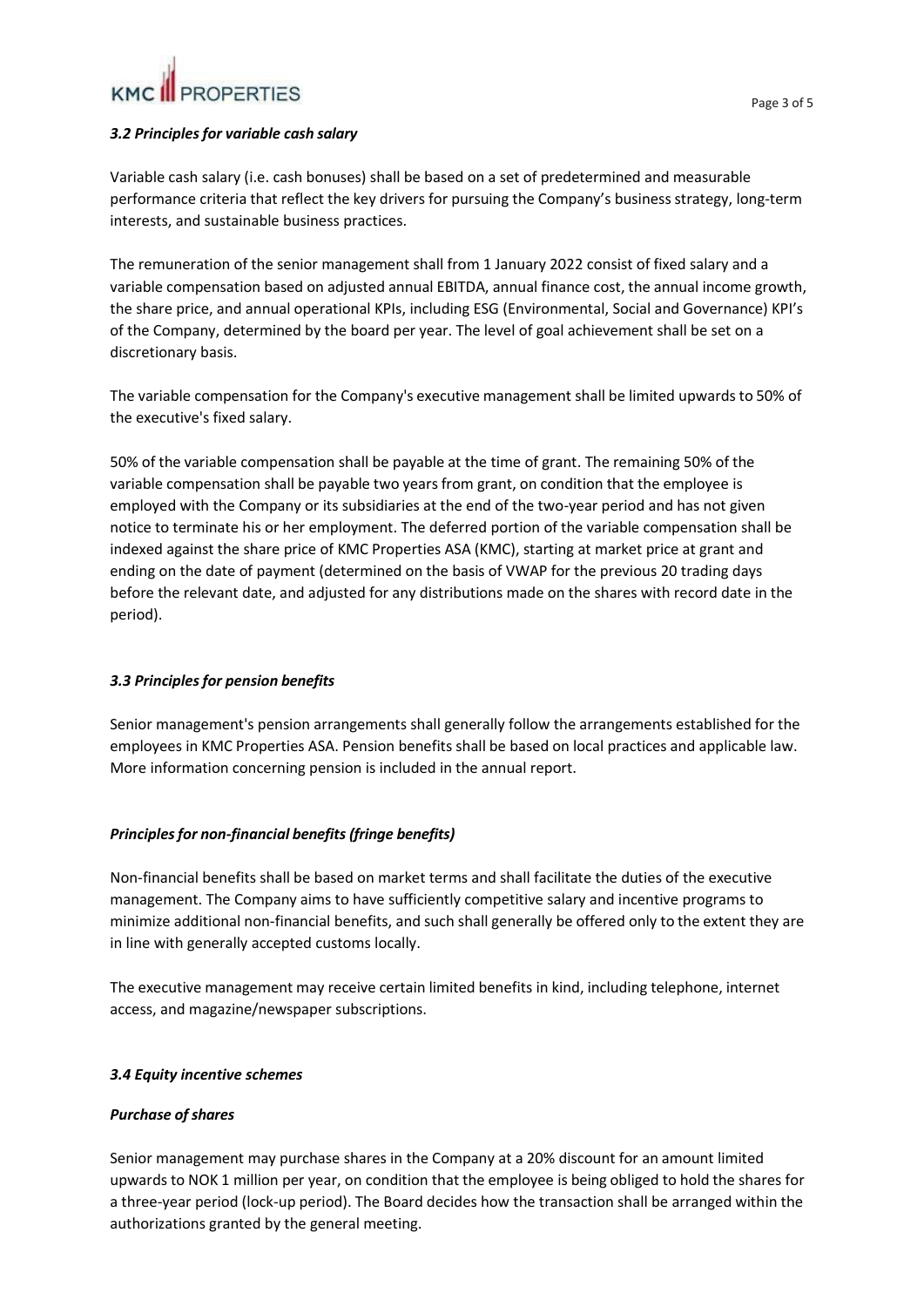#### *Share Option Program*

To further align the interests of senior management and other employees with those of shareholders of the Company, options to acquire shares in the Company may be granted as a part of the total remuneration package.

Rights to acquire shares in the Company (the "**Options**") are granted by the Company on an individual basis to selected recipients (each an "**Option Holder**"). Each Option gives the Option Holder the right, but not the obligation, to subscribe for or purchase (at the Company's choice) one share in the Company. The strike price shall be equal to the market price on or around the grant date (as determined by the board).

The Options vests according to the following vesting schedule; (i) 20% of the Options vest 12 months after grant date; and (ii) additional 30% of the Options vest 24 months after grant date, and (iii) the remaining 50% of the Options vest 36 months after grant date. All Options expires five years after the grant date.

The grant of Options under the Share Option Program will initially be a one-time grant in 2022, but the board will consider making annual grants of Options.

The Options will be adjusted for share splits, reverse share splits and dividends, but not for rights offerings.

The Company shall reserve the right to cash settle the Options. The board shall approve the further terms pertaining to the Options in line with the authorizations granted by the general meeting.

#### *3.5 CEO employment agreement*

The CEO has six months' notice period, and executive management have three months' notice period.

The CEO is entitled to a severance pay in case of termination of employment by the Company for a period of 6 months after expiry of the ordinary notice period. During employment and for 6 months after expiry of the notice period (or from the time of dismissal), the CEO is bound by the provisions on noncompetition and recruiting the Company's customers and employees in accordance with the provisions in chapter 14A of the Working Environment Act of 2005.

### **4.** *Remuneration to employee elected board members*

The level of remuneration to employee elected board members for their role as board members is proposed by the Remuneration Committee and is handled further by the Nomination Committee which propose a remuneration to the general meeting. The determination of the remuneration takes into consideration the workload, comparable companies and the general wages in the Company.

### **5. Deviations from these guidelines**

The Board of Directors may, on recommendation from the Remuneration Committee, in the circumstances described below resolve to deviate from any sections of these remuneration guidelines:

- upon change of the CEO;
- upon material changes in Company's organization, ownership and/or business

• upon material change in the Company's strategy;

• upon changes in or amendments to the relevant laws, rules, or regulations (for example for regulatory, stock exchange control, tax or administrative purposes or to consider change in legislation or corporate governance requirements or guidance);

• upon other exceptional circumstances where the deviation may be required to serve the long-term interests and sustainability of the Company as a whole or to assure its viability.